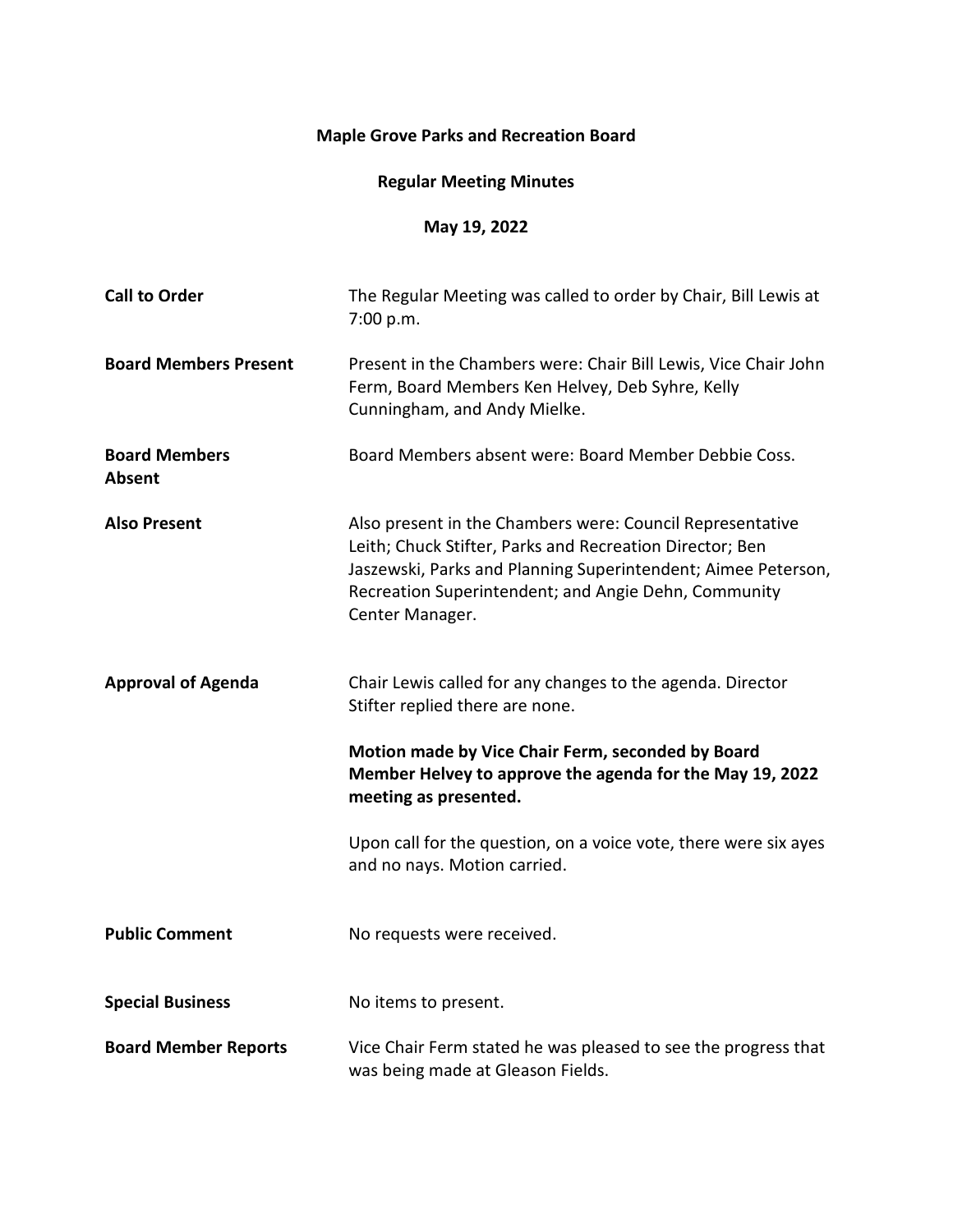Park Board Meeting August 19, 2021 Page 2 Board Member Cunningham explained the weather has been great for people to be out to use the city's parks and trails. Board Member Mielke stated he drove past Donahue South and noted the new playground equipment looked really nice. He thanked staff for all of their work on this project. **Staff Reports Director's Report:** Director Stifter stated the Council approved the acquisition of the Springer property, which meant the city now had all the land necessary to complete a neighborhood park in this service area. He encouraged the Board to think about a name for PSA 9, which is located in the Minnesota Health Village subdivision. He also reminded the Board Members of the worksession meeting that would be held on Monday, May 23 from 7:00 to 8:00 p.m. **Parks and Planning Superintendent's Report:** Ben Jaszewski discussed the progress that was being made at Gleason Fields. He commented on the work that had been done at Donahue South Park. Mr. Jaszewski stated the splash pad would be inspected on Tuesday, May 24 in the hopes of opening on Friday, May 27. Mr. Jaszewski then discussed the vandalism and graffiti that has occurred at several park buildings, noting staff was working to address this concern. The Board expressed concern regarding the level of vandalism that was occurring and stated the facilities may have to be locked if the vandalism continues. Mr. Jaszewski noted when buildings had been locked, the vandalism would occur on the outside of the structure. Mr. Jaszewski encouraged the Board to review the Parks Supervisor's Annual Report from Rob Heike. Board Member Syhre thanked staff for providing the Board with a thorough list of maintenance that was completed in the city and its parks each year.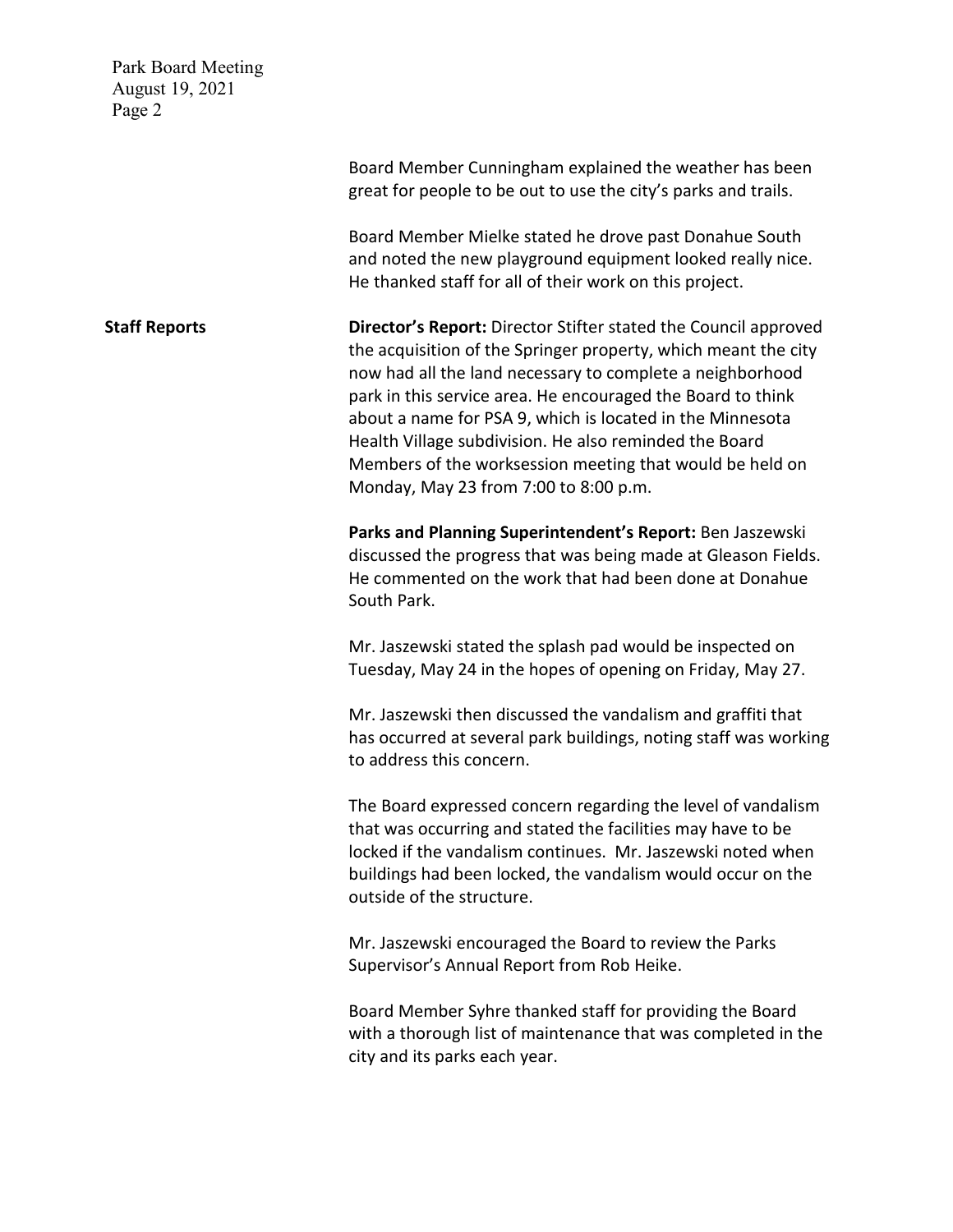> **Recreation Superintendent's Report:** Aimee Peterson stated the outdoor farmers market opened last week. She reported Mao Lee has been a great addition to the farmers market team. She explained Maple Grove had been nominated as having one of the best farmers market by the *Star Tribune*.

Ms. Peterson commented the first intergenerational garden club meeting was held this week. She discussed how this program would be expanded after receiving a generous donation from Lowe's. She reviewed several photographs that highlighted the work being done by this garden club.

Ms. Peterson was pleased to report plantings have been put into the boulevards which adds a lot of color to the community. She thanked the over 100 volunteers that helped with this event.

Ms. Peterson thanked all of the seniors that attended the senior luncheon today.

Ms. Peterson thanked her intern Roee Hecht for his assistance on the summer marketing campaign.

Ms. Peterson encouraged the public to consider attending the Memorial Day event which would be held on Monday, May 30 at 10:00 a.m.

Ms. Peterson stated the Cross Community Players would be hosting Legally Blonde The Musical and performances would be held on June 17, 18, 19, 23, 24, 25 and 26 at the Maple Grove Town Green Amphitheater.

Ms. Peterson reported Juneteenth would be celebrated on Sunday, June 19 at Central Park from 1:00 to 6:00 p.m.

Ms. Peterson discussed the scheduled park cleanup days that were held this spring.

**Community Center Manager's Report:** Angie Dehn stated an Arbor Day celebration was held on Saturday, May 7 at the Community Center.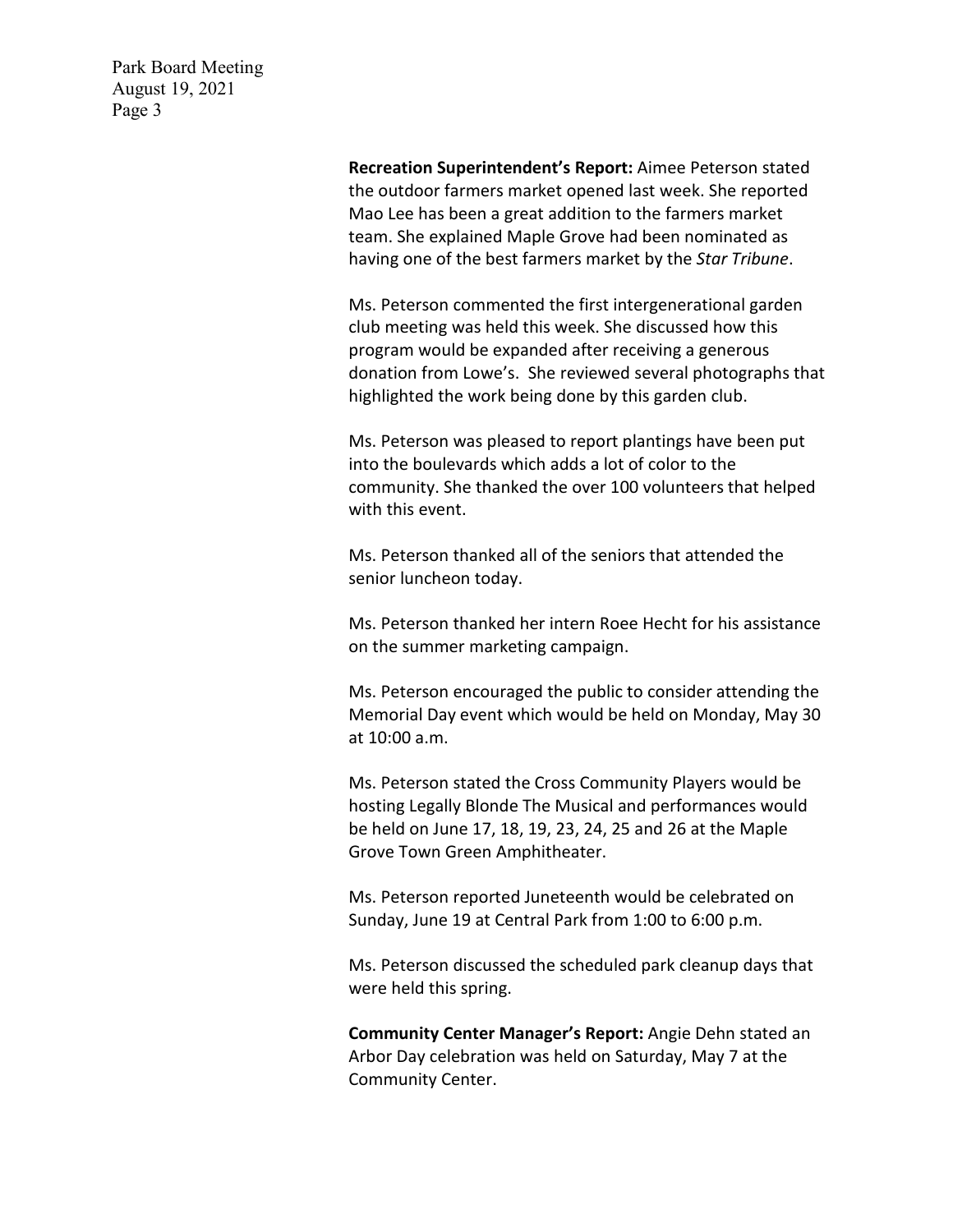| Park Board Meeting<br>August 19, 2021<br>Page 4 |                                                                                                                                                                                                                                                                                                                                                                                                                                                                                                               |
|-------------------------------------------------|---------------------------------------------------------------------------------------------------------------------------------------------------------------------------------------------------------------------------------------------------------------------------------------------------------------------------------------------------------------------------------------------------------------------------------------------------------------------------------------------------------------|
|                                                 | Ms. Dehn updated the Board on the ice arena project. She<br>noted primer was put up this week and bleachers were being<br>prepped for new seats.                                                                                                                                                                                                                                                                                                                                                              |
|                                                 | Board Member Syhre requested staff report back to the Board<br>with the final plans and color scheme for the arena.                                                                                                                                                                                                                                                                                                                                                                                           |
|                                                 | Chair Lewis thanked Ms. Dehn for arranging a tour of the<br>Plymouth Community Center for the Park Board.                                                                                                                                                                                                                                                                                                                                                                                                     |
|                                                 | Council Liaison's Report: Council Member Leith stated the<br>Homestead Corners project was approved by the Council. He<br>indicated the empty lot next to Brick and Bourbon would be<br>developed into a retail strip mall with three tenants. He<br>commented on the ground-breaking ceremony that was held<br>for Mechatronic Solutions last Tuesday. He also noted a<br>ribbon-cutting ceremony was held at Granite City/Village Inn,<br>as the Village Inn addition offers a breakfast option for guests. |
|                                                 | <b>CONSENT BUSINESS</b>                                                                                                                                                                                                                                                                                                                                                                                                                                                                                       |
| <b>Consent Business</b>                         | Chair Lewis requested further information on Item C.                                                                                                                                                                                                                                                                                                                                                                                                                                                          |
|                                                 | Tanner Lunceford introduced Trey Bechly, who would serve as<br>the Community Center Facility Coordinator, to the Park Board.                                                                                                                                                                                                                                                                                                                                                                                  |
|                                                 | Trey Bechly thanked the Park Board for having him. He then<br>provided the Board with background information and stated he<br>was looking forward to serving the City of Maple Grove.                                                                                                                                                                                                                                                                                                                         |
|                                                 | Motion made by Board Member Cunningham, seconded by<br>Board Member Syhre to approve the Consent Items as<br>presented.                                                                                                                                                                                                                                                                                                                                                                                       |
|                                                 | A. Minutes - April 21, 2022 Regular Meeting<br><b>B.</b> Approve Claims<br>C. Appointment - Community Center Facility Coordinator<br>D. Amendment to Agreement Relating to Parking - St.<br><b>Joseph the Worker</b><br>E. Grant Award - Conservation Partners Legacy Grant<br><b>OMGAA Sale of Concessions Agreement</b><br>F.<br>G. Subdivision - Evanswood Addition - Revised                                                                                                                              |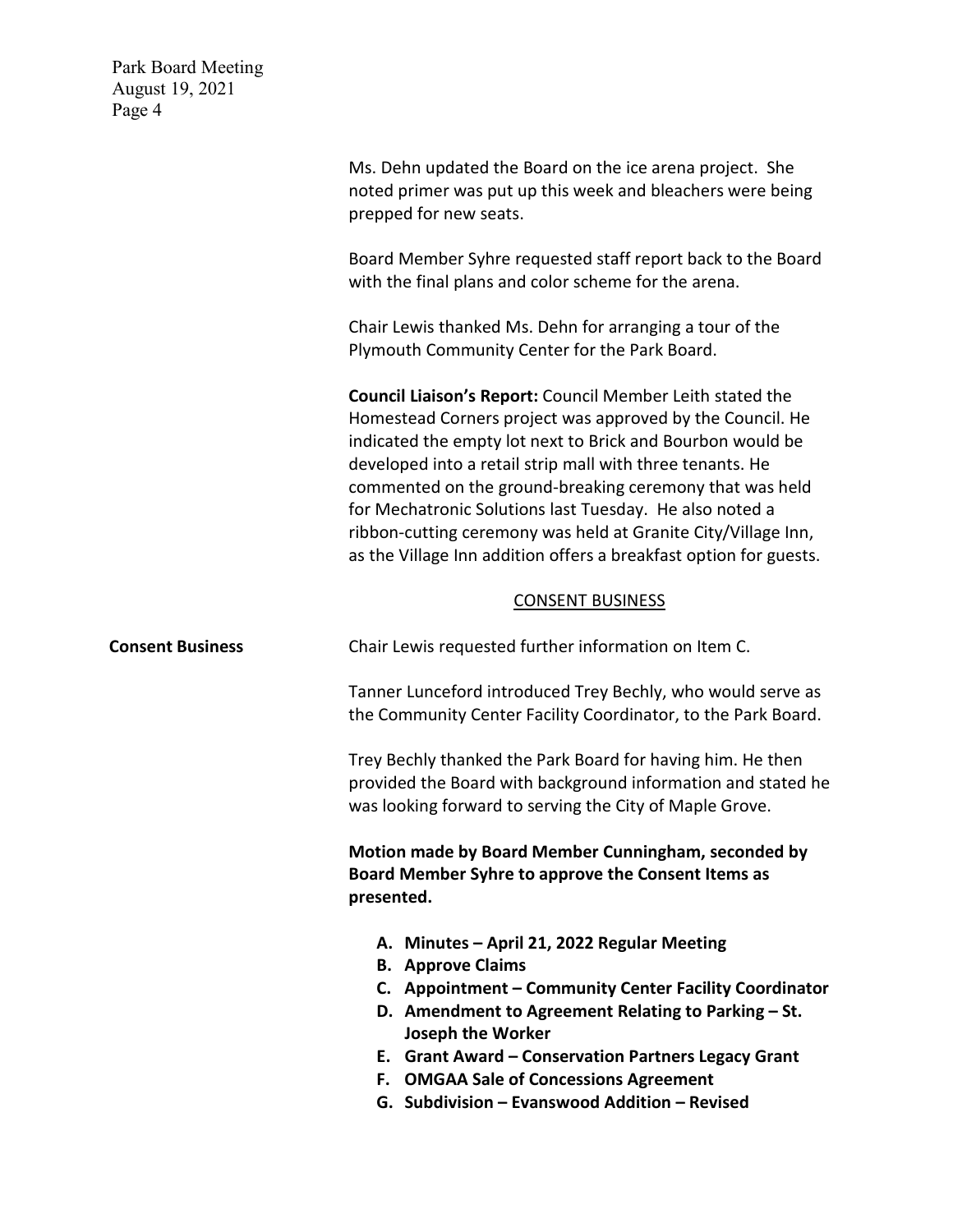- **H. Subdivision – Arbor Lakes Business Park 3rd Addition – Revised**
- **I. East Arena Sound System Replacement Award Project**
- **J. Special Use Permit Across All Lines Fundraiser Walk**

Upon call for the question, on a voice vote, there were six ayes and no nays. Motion carried.

## OLD BUSINESS

Ben Jaszewski, Parks and Planning Superintendent stated staff and consultant (HKGi) have developed three concept plans showing practical locations for the addition of twelve pickleball courts. Staff reviewed the three options in detail with the Commission and recommended the Park Board approve the three concepts and direct staff to move forward with Community Engagement. It was noted after reviewing comments from the public, staff will make a recommendation to the Board at their June 2022 meeting. Funding for this project comes from the Park Development Program.

Board Member Helvey asked staff how much it would cost to light the fields. Mr. Jaszewski explained it would cost \$250,000 to light all of the pickleball courts.

Board Member Helvey commented he did not support Option 3. He indicated he would like to avoid pushing traffic onto Juneau and therefore he believed Option 2 was the most viable option for the pickleball courts. He suggested dividers be considered for the existing six courts.

Vice Chair Ferm concurred with Board Helvey's comments noting he preferred Option 2 because he liked the fact that the courts would be pulled together.

Board Member Mielke agreed with Board Member Helvey and Vice Chair Ferm. He indicated he was concerned with how Option 1 would impact the adjacent ball diamond.

Board Member Cunningham stated she did not love the layout of Option 1. She anticipated the parking lot would be active

**Old Business, Item A Lakeview Knolls Park – Concept Review**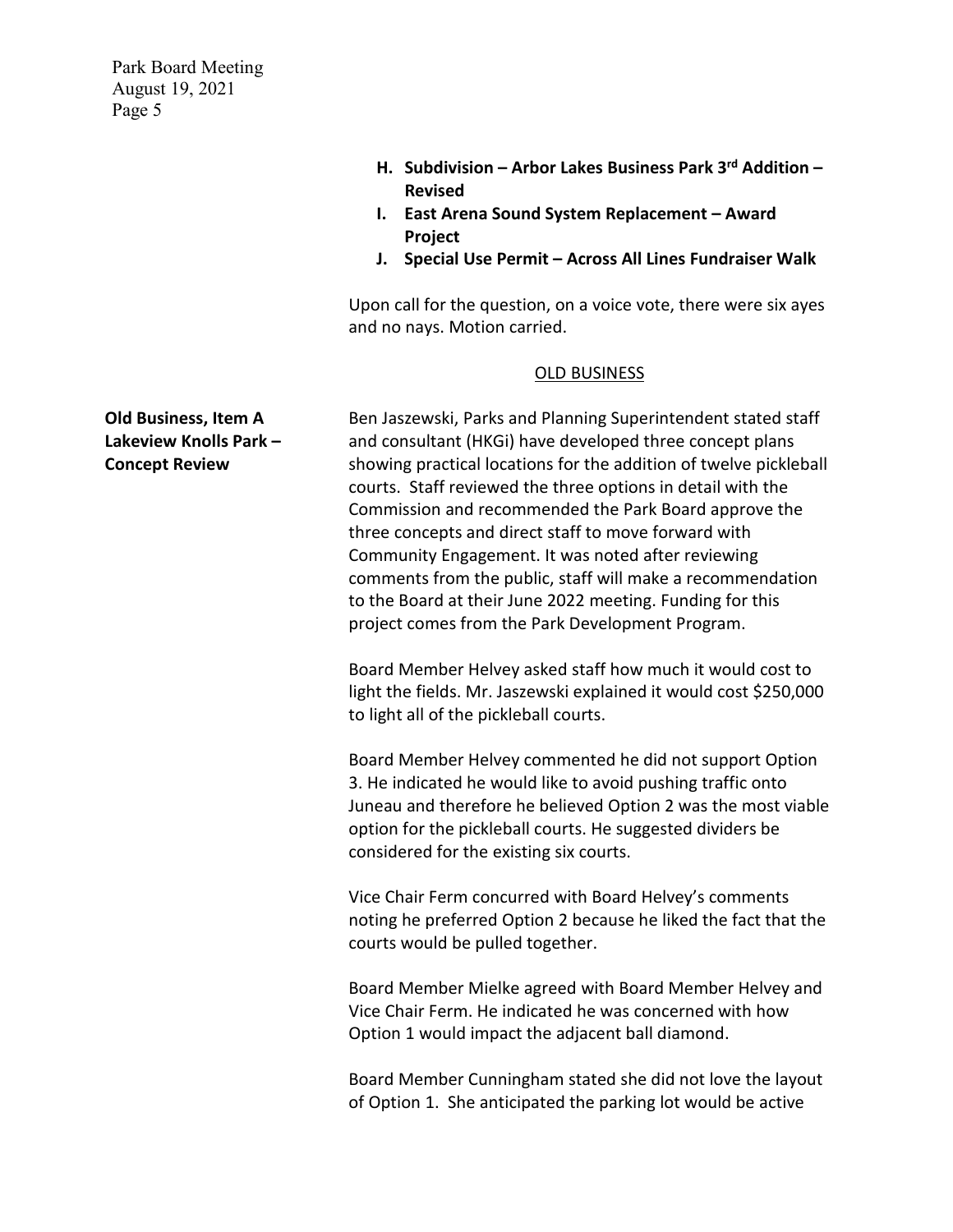and she preferred to keep children away from this area. She recommended Option 2 move forward with the trail on Juneau. Board Member Syhre asked if the rain garden would be used for drainage. Mr. Jaszewski indicated the rain garden would be used for stormwater management. Board Member Syhre questioned if the City had an arrangement with the church for additional parking space. Mr. Jaszewski indicated the City currently does. He noted there were currently 198 spaces in the lot plus 37 more on Juneau. Board Member Syhre stated she would like to see Option 2 moving forward noting she liked how this plan separates the uses within the park. Chair Lewis explained he supported Option 2 because it creates synergy within the park. He appreciated the fact that there would be separation between the play area and the ballfield or pickleball courts. He also supported the new restroom facilities being installed near the pickleball courts. He asked how many parking spaces were available at Arbor View. Mr. Jaszewski indicated there was another 100 parking spaces available at Arbor View. **Motion made by Vice Chair Ferm, seconded by Board Member Helvey to approve the three concepts for Lakeview Knolls Park and to direct staff to move forward with Community Engagement.**  Upon call for the question, on a voice vote, there were six ayes and no nays. Motion carried. NEW BUSINESS **New Business, Item A Park Service Area 4 – Park Planning Review** Director Stifter stated at the April 18, 2022 joint work session with Council, Park Board and Planning Commission the Territorial Road Master Plan was presented with four possible park location scenarios. Staff was directed to further study scenario 1 as two potential options along Territorial Road. This evening representatives from WSB will present the findings associated with the two options. Factors that influence the two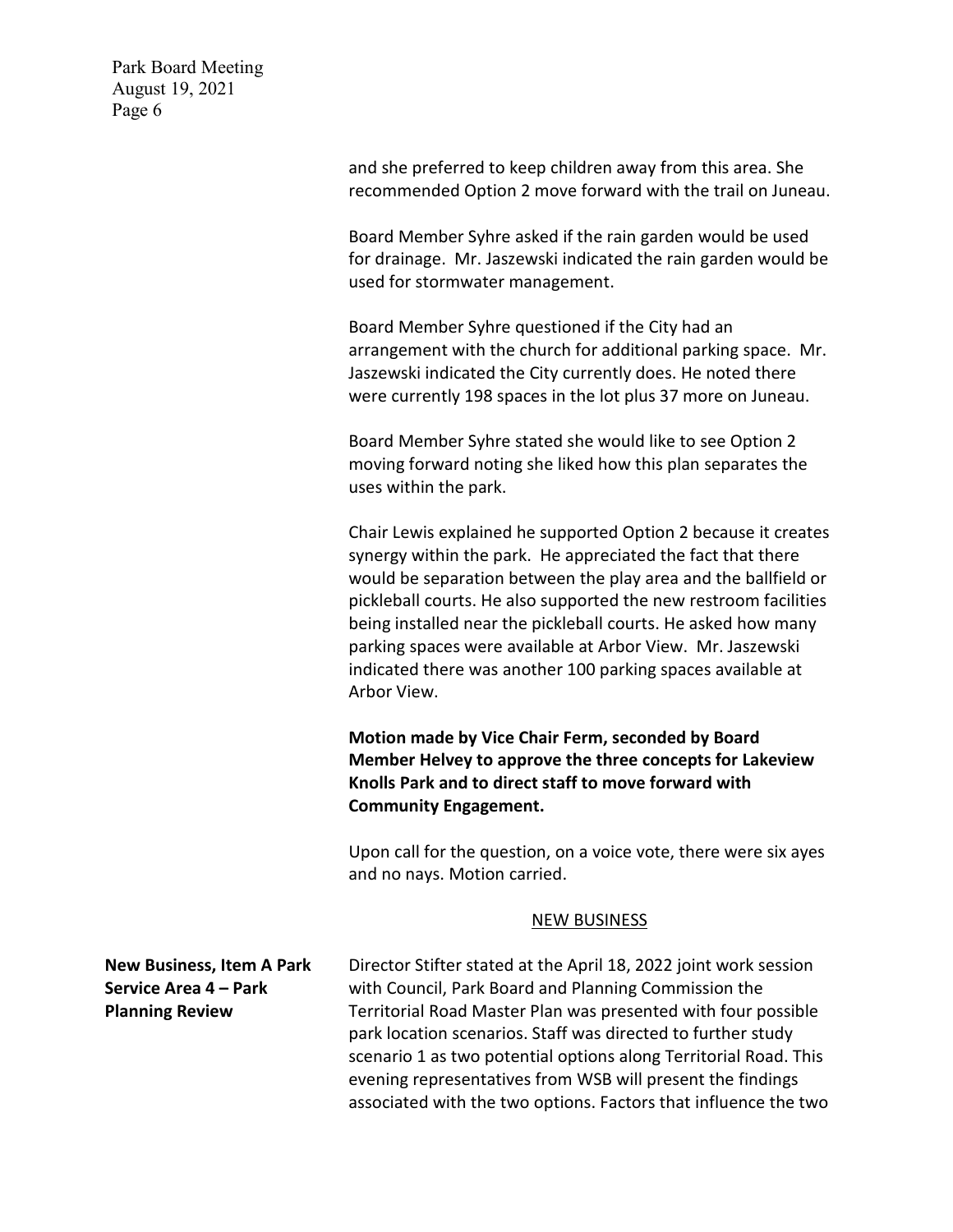> park locations include proximity to future residents, access from neighborhood, access to regional trail, availability of land, natural resource conservation and restrictions, topography and historical significance. Each of these are addressed in the two attachments. The timing of this review and subsequent Board action is influenced by proposed residential development directly east of the park site options. Option B is located within the proposed development and would require a land dedication if that were the direction of the Board. Option A would not be impacted by the proposed development. In order for staff to prepare a recommendation to the Board on park dedication requirements for the proposed development the park location needs to be identified. Staff is recommending the Board consider Option A as the preferred location. This location, albeit slightly further from the residents, provides the most complete park development opportunities. It includes enough flat land for standard neighborhood park improvements such as open lawn, playground, courts and trails. It also is in proximity to the historical school building. This opportunity comes along only rarely and with the city nearly fully develop it may not come again. Locating the neighborhood park next to a historical site could secure this area as public and bring a steady flow of visitors and stewards to this unique place in Maple Grove history.

Eric Zweber, WSB & Associates, provided detailed information on the plans for PSA 4. He commented on the joint meeting that was held between the Planning Commission, Park Board and City Council.

Jeff Hillner, WSB & Associates, reviewed the two sites that had been selected for a park within PSA 4. He then discussed the positive and negative features for the two park options.

Mr. Zweber reported the staff recommendation was to move forward with Option A.

Director Stifter commented on the benefits of moving forward with Option A.

Board Member Cunningham asked if a bridge would be completed to connect to the trail system. Director Stifter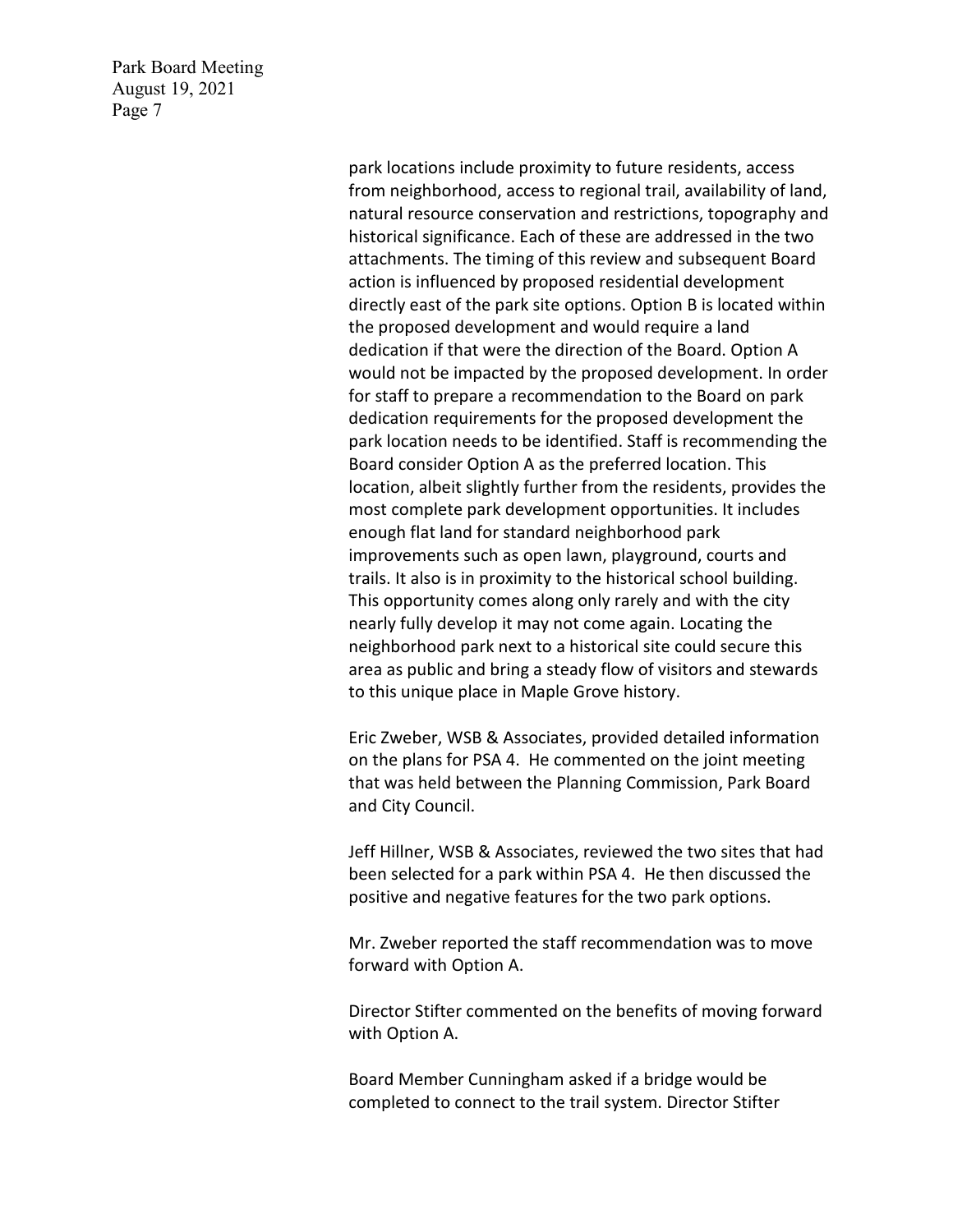> discussed the location for the creek crossing noting this would be done on the regional trail system and not the city's trail system.

Vice Chair Ferm indicated the creek crossing would be key for this park. He questioned if Three Rivers supported the proposed plans, given the fact a portion of the park land belonged to the Three Rivers Park District. Director Stifter reported staff has concurrent negotiations with Three Rivers for land exchanges in other parts of the city. He indicated he would update the Park Board on those dealings at the future meeting.

Vice Chair Ferm questioned if the property owner was a willing seller and asked what the price would be for this land. Mr. Zweber stated the proposed price was the assessed value, which may be low, but this was all the information he had on the property value.

Further discussion ensued regarding the creek crossing.

Vice Chair Ferm inquired if there was a need for ballfields at this park. Director Stifter reported the Comprehensive Plan identifies what athletic fields or amenities are needed to complete the park system. He indicated the park system needed rectangular soccer fields but not diamond fields.

Board Member Helvey asked who owned the third parcel. Mr. Zweber stated this was a private landowner.

Board Member Helvey explained Option A could only move forward if the city gets two private property owners to cooperate. He also expressed concern with how difficult it would be for adjacent property owners to get to this park until a creek crossing was put in place. Director Stifter reported the city would have a trail along Territorial Road for the residents in the neighborhood. He explained the city purchases land from private owners on occasion and he was not concerned with acquiring these two parcels when the seller is ready.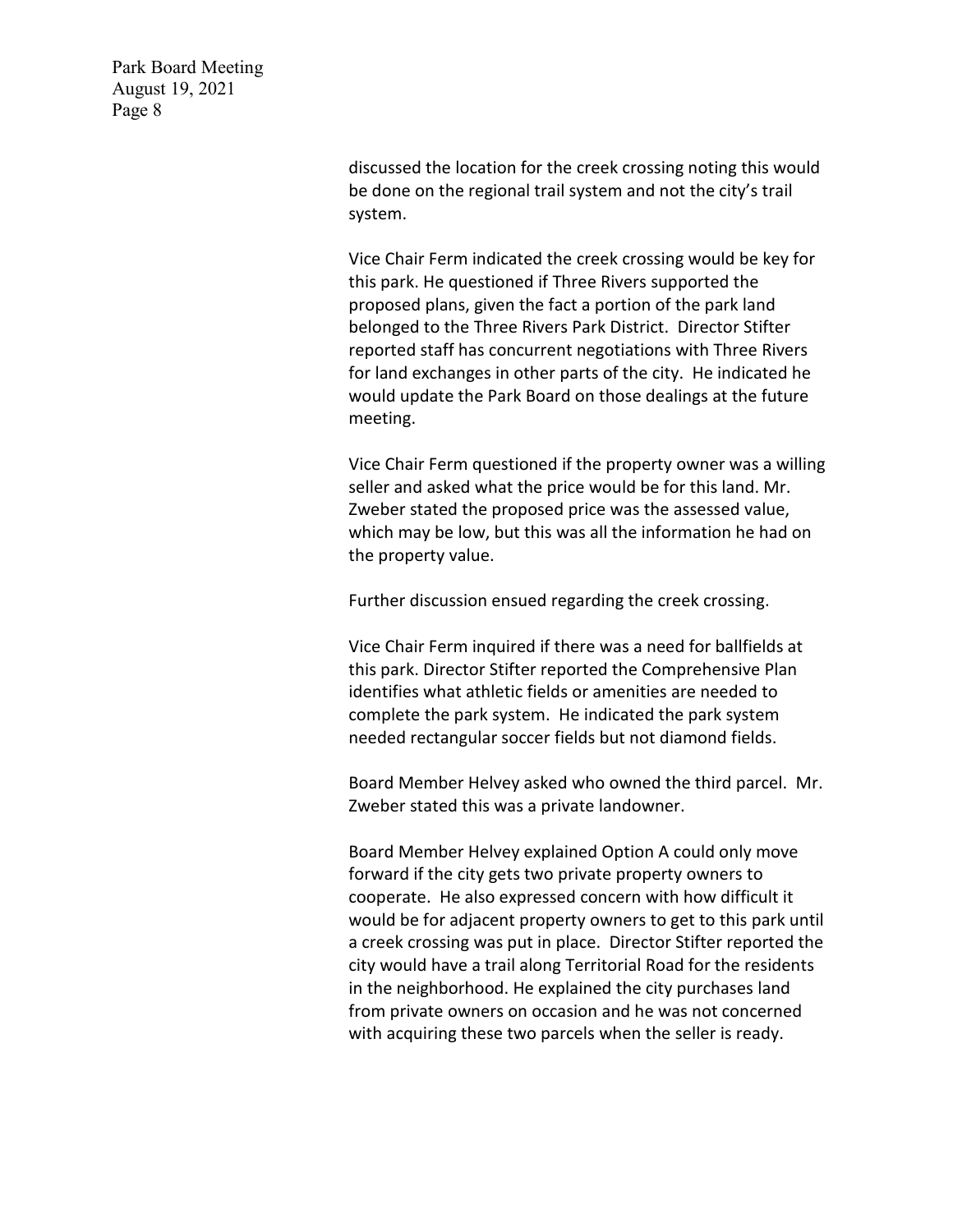> Board Member Helvey wanted to be assured that Option A could move forward because the people living in this area deserved a park.

Board Member Cunningham indicated she would only go to this park unless there was a safe bridge over 81. She explained she was concerned about how long it would take to get all of the pieces of the puzzle together for park Option A. She stated she would like to see the city pursuing a park in this area sooner rather than later, even if this means the park is smaller.

Board Member Mielke commented on the distance between Option A and B and he believed Option B was more accessible.

Board Member Helvey did not believe the distance between the two parks was more than one-quarter of a mile. He asked if a trail along Territorial Road would be completed. Mr. Zweber noted there were constraints, but stated staff believed a safe connection could be completed. He indicated the cost and the impact would have to be further investigated, along with the alignment or engineering of Territorial Road.

Board Member Syhre commented Option A was the only option she would support. She did not believe a playground next to a cemetery was responsible or respectful.

Board Member Cunningham encouraged the Board to keep in mind how busy Territorial Road was. She feared the Board was jumping over a lot of hurdles and perhaps this project should be put on hold until more information was available on when Territorial Road would be reconstructed. Community Development Director Hogeboom discussed the dangerous connection that was in place at County Road 81 and Territorial Road. He noted the City was working with the City of Dayton and Hennepin County to put a stop light at this intersection in order to facilitate safe left turns onto County Road 81. He believed once this was done, the level of traffic along Territorial Road would decrease. He indicated Territorial Road will look like Elm Road (in the south part of the city) once reconstructed and the speed limit would be 30 miles per hour with a trail on one side. He reported he heard from Alano and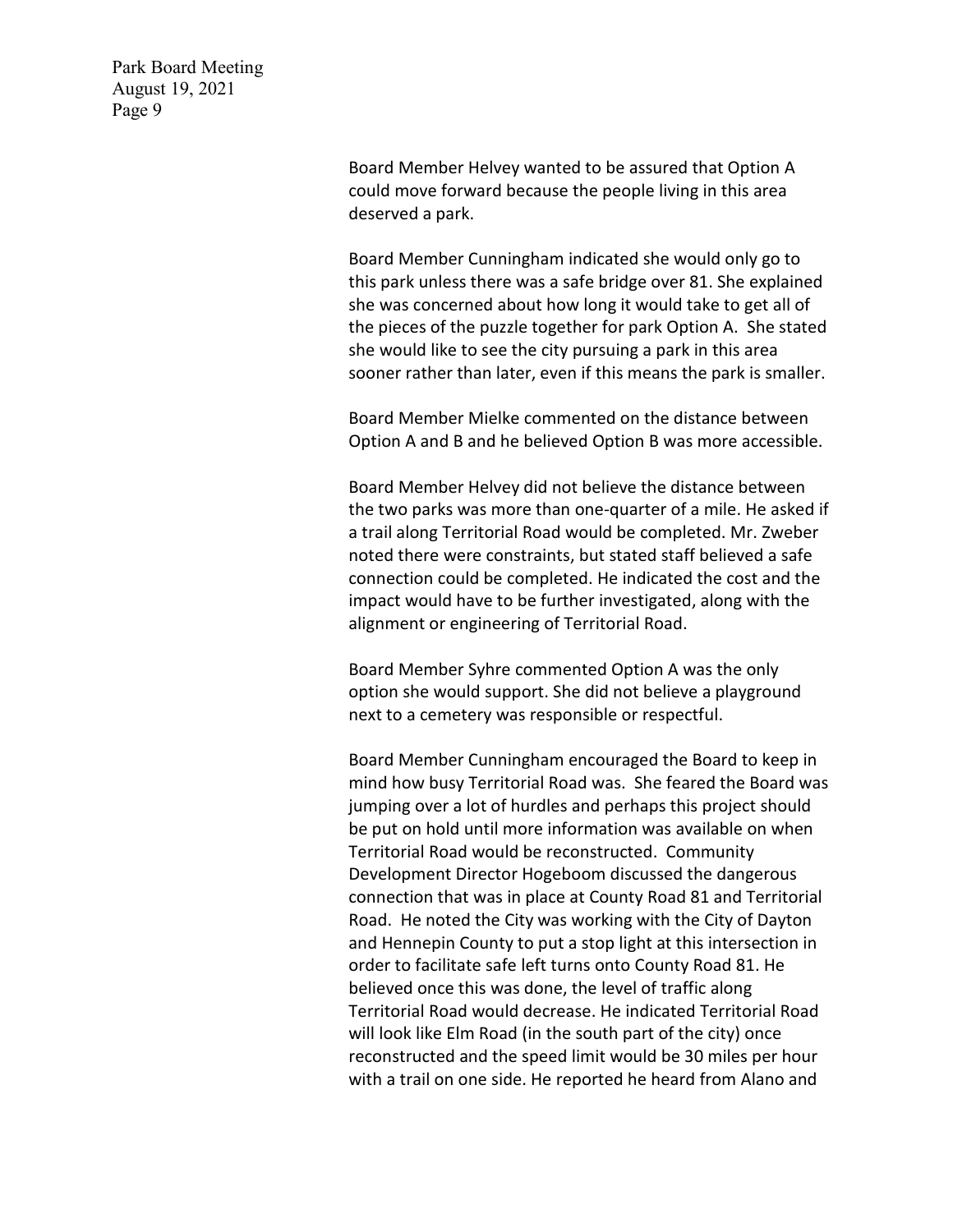> their board would be meeting in the next couple of weeks to discuss the sale of this property.

> Board Member Mielke thanked staff for this information. He noted he drives Elm Road occasionally and he believed this would be a positive change for Territorial Road.

Vice Chair Ferm indicated there would be a potential for a lot of Dayton residents to use the proposed park. He asked if there were any parks in Dayton adjacent to this area. Mr. Zweber stated he met with Dayton staff to learn these things. He explained Dayton would be planning a park adjacent to the road that serves the golf course. He estimated this park would be one-quarter to one-half mile north of the city boundary. Director Stifter stated there was an existing neighborhood park (Boom Diggity) in the neighborhood to the north in Dayton.

Board Member Cunningham questioned where Pulte would have their trail connections. Mr. Zweber reviewed the land that was owned by Pulte Homes and discussed the trails that would be built on their land.

Board Member Cunningham stated she appreciated this trail connection because it would provide more safety for pedestrians.

Chair Lewis indicated this was a special spot in the city and he thanked staff for sharing the significance with the Park Board. He stated he was curious what would be found when this park was built. He explained the Board has a chance to build something special here and he supported Option A moving forward.

**Motion by Board Member Syhre, seconded by Board Member Mielke to approve Option A on the Territorial Road Master Plan: Neighborhood Park Search Area plan as the preferred location for the future neighborhood park in Park Service Area 4.** 

Board Member Cunningham explained she was not 100% on this option.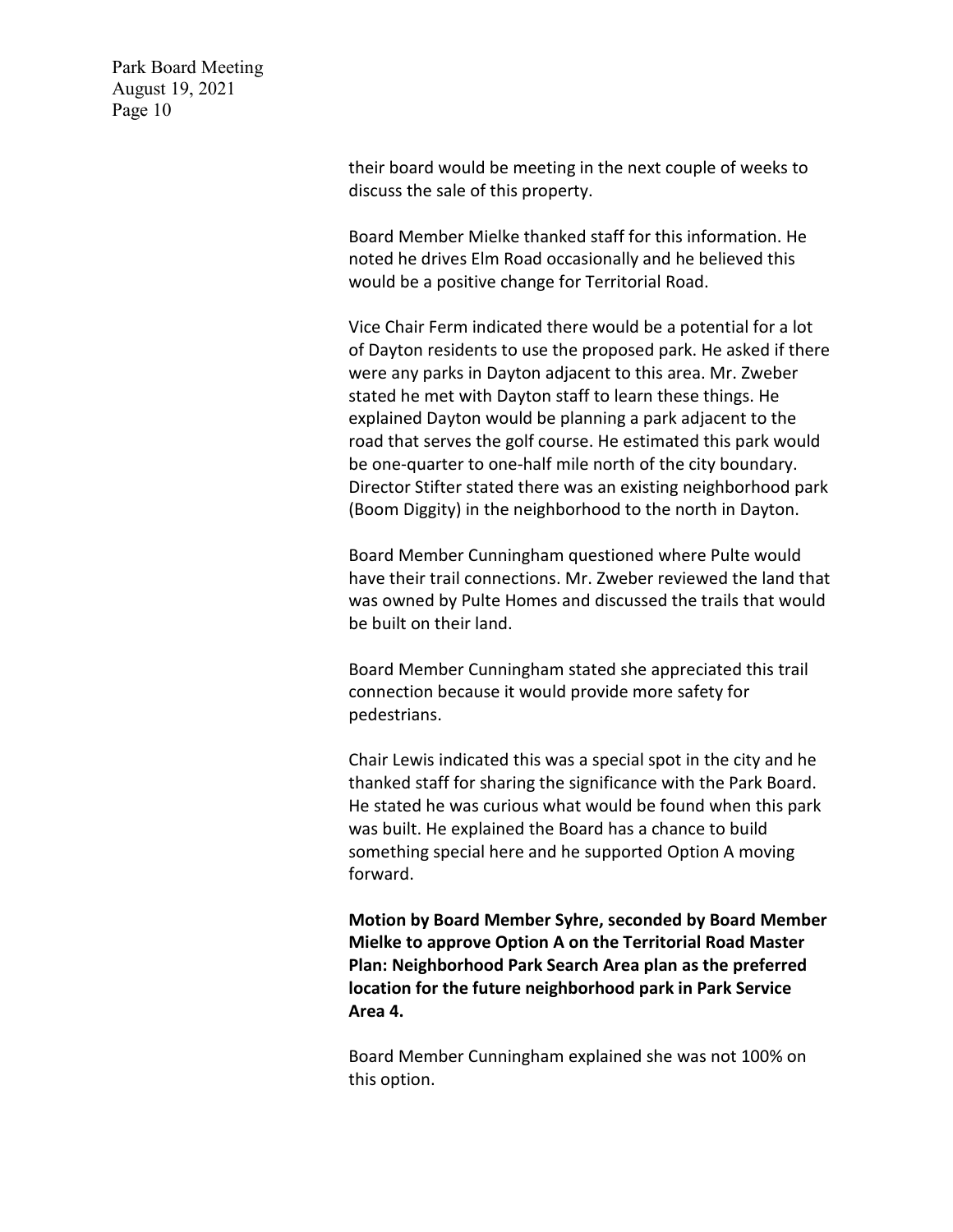**New Business, Item B Contract Services Agreement – Arbor Lakes 2022 Natural Resources Management**

Upon call for the question, on a voice vote, there were five ayes and one nay (Board Member Cunningham). Motion carried.

Ben Jaszewski, Parks and Planning Superintendent stated the proposal this evening is from Stantec Consulting Services (Stantec) for management and implementation of the Arbor Lakes 2022 Natural Resources Management Plan (NRMP). At their meeting on January 20, 2022 the Board approved the grant application request with an anticipated budget of \$65,050. The proposal from Stantec is a lump sum totaling \$61,000 for natural resource management activities on approximately 50 acres for West Arbor Lake, Byerly's Pond, North Arbor Lakes, Arbor Lake, Maple Lakes Park, Central Park, and associated stormwater ponds. Activities will include selective site preparation mowing this spring in advance of multiple herbaceous invasive species control treatments through the 2022 growing season (May – October). Invasive species control will prioritize the species identified in the 2021 NRMP, using the treatment timing, methods, and herbicide recommendations in the NRMP as well. Treatment objectives will focus on significantly reducing invasive plant cover in preparation for native prairie grass seeding in select areas in the spring of 2023. It was noted Stantec was integral in assisting staff with the grant application process securing grant funding to enhance and protect the native areas around Arbor Lakes and has extensive experience in building, maintaining, managing, and restoring ecological native areas. Funding for this project will come from the general park maintenance fund and the Conservation Legacy Partners Grant Award. Staff recommends the Board accept the proposal to retain Stantec Consulting Services to provide management and implementation services for the Arbor Lakes 2022 Natural Resources Management Project.

Vice Chair Ferm asked if controlled burns would be completed as part of this maintenance agreement. Mr. Jaszewski stated there may be, but not likely for this year.

Chair Lewis indicated he liked seeing this and he appreciated the fact that Stantec would be working with the city on this project over the next couple of years.